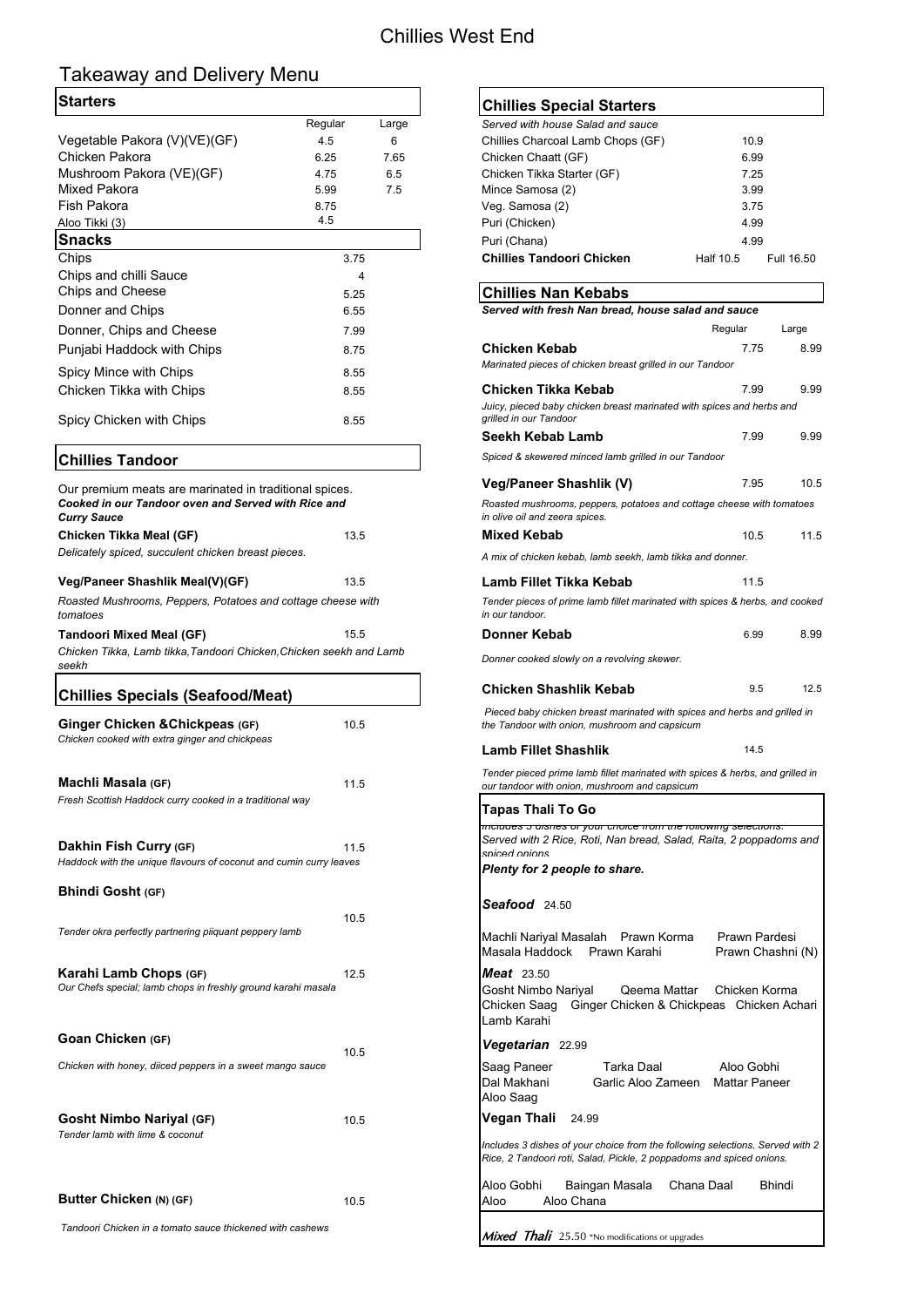## Chillies West End

Muttar Paneer (GF) Aloo Saag (GF)

A slightly tangy curry, blended with punjabi masala and capsicum **Bhoona Kashmiri Korma An aromatic thick , well spiced dish Kashmiri Korma** 

| <b>Popular Curries</b> |                |      |      |
|------------------------|----------------|------|------|
| Chicken 9.5            | Vegetable 8.99 | Lamb | 10.5 |

*Madras Vindaloo Phall (£1 Extra).*

**South Indian Garlic Chilli** Baltic Baltic Baltic Baltic Baltic Baltic Baltic Baltic Baltic Baltic Baltic Baltic Ba

### **Pardesi Cuisine Garam Masala**

### **Tikka Masala Pasanda(N)**

### **Achari Chasni (N)**

### **Patia Roganjosh (N)**

A heavenly blend of tomato, onions and a host of spices

Traditional curried lentils with well balanced spices

### **Punjabi Masala Korma**

Dry cooked with punjabi spices, onions, mushrooms and Very mild, finished with cream and coconut

### **Malaidar Karahi**

### **Masaledar Jalfrezi (N)**

### **Dopiaza Makhani Masala (N)** g g ,g p , ,

Delicately spiced, fruity with plenty of yogurt and cream

Cooked in our special karahi sauce, with onions, green pepper and green chillies - hot and spicy

then simmered in yogurt, fresh cream and spring onions

A creamy sweet and sour sauce - comes highly recommended

| Gosht Saag (GF)                                                                                                                             | 10.5 |                                                                                  |      |
|---------------------------------------------------------------------------------------------------------------------------------------------|------|----------------------------------------------------------------------------------|------|
| Our fresh Lamb cuts cooked until tender in a spiced spinach sauce                                                                           |      | <b>Chillies Specials (Vegetarian)</b>                                            |      |
| <b>Qeema Muttar (GF)</b>                                                                                                                    | 10.5 | Baingan Masala (VE)(GF)                                                          | 9.5  |
| premium Lamb mince cooked until thick with savoury flavour, infusing the peas<br>that swim in its juices, creating a delicious spiced dish. |      | A sumptuous aubergine curry absorbs the sweetness of onion seeds as it<br>cooks. |      |
| Biryani Chicken, Lamb or Prawn (GF)                                                                                                         | 12.5 | Butter Paneer (N) (GF)                                                           | 9.5  |
| Served with Raita or Curry Sauce                                                                                                            |      | Indian cheese cooked in a rich buttery sauce.                                    |      |
| King Prawn Biryani (GF)                                                                                                                     | 15.5 | Daal Makhani (GF)                                                                | 9.5  |
| Served with Raita or Curry Sauce                                                                                                            |      | A creamy black lentil curry slow                                                 |      |
|                                                                                                                                             |      | Paneer Karahi (GF)                                                               | 9.5  |
| Popular Vegetable Curries All 8.99                                                                                                          |      | Cottage cheese cooked in a thick piquant pepper sauce.                           |      |
| Mixed Vegetable Curry (GF)                                                                                                                  |      | Biryani Vegetable (GF)                                                           | 11.5 |
| Saag Paneer (GF)                                                                                                                            |      | Served with Raita or Curry Sauce                                                 |      |
| Aloo Baingan (VE)(GF)                                                                                                                       |      |                                                                                  |      |
| Garlic Aloo Zameen (GF)                                                                                                                     |      |                                                                                  |      |
| Aloo Chana (GF)(VE)                                                                                                                         |      |                                                                                  |      |
| Aloo Gobhi (GF)(VE)<br>Bhindi Aloo (GF)(VE)                                                                                                 |      |                                                                                  |      |
| Tarka Daal (GF)(VE)                                                                                                                         |      |                                                                                  |      |

Based on a rich sauce of creamed spinach, green chillies and garlic.

 **Prawn 10.5 Chicken Tikka 9.99 King Prawn 15.5**

**Ceylonese Korma Dhansak** Cooked with onions, tomato, garlic, ginger and spices

A traditional curry with fresh ginger, onions, peppers, chickpeas, tomato and corriander in a balti sauce

Cooked in our blended spices, resulting in a warm rather than a hot sensation

Mango chutney, lemon juice and exotic spices finish this dish with a sweet and sour taste

prepared with lashings of creamed coconut

Pleasantly hot, slightly sweet cooked with fresh garlic, fresh corriandar and a sprinkle of South Indian spices

Cooked with caramelised onion, mushroom and spinach puree, simmered in a rich garlic and ginger base

Our special tilkka sauce with onions, peppers and cream

Prepared with mixedpickles, achaari masala and fresh corriander

A mild sauce of fresh cream and yogurt topped with Almond flakes

**If you have any food allergies or intolerances, please ask your server when placing your order. Whilst we take great care to prevent cross-contamination, we cannot guarantee an allergen-free environment.**